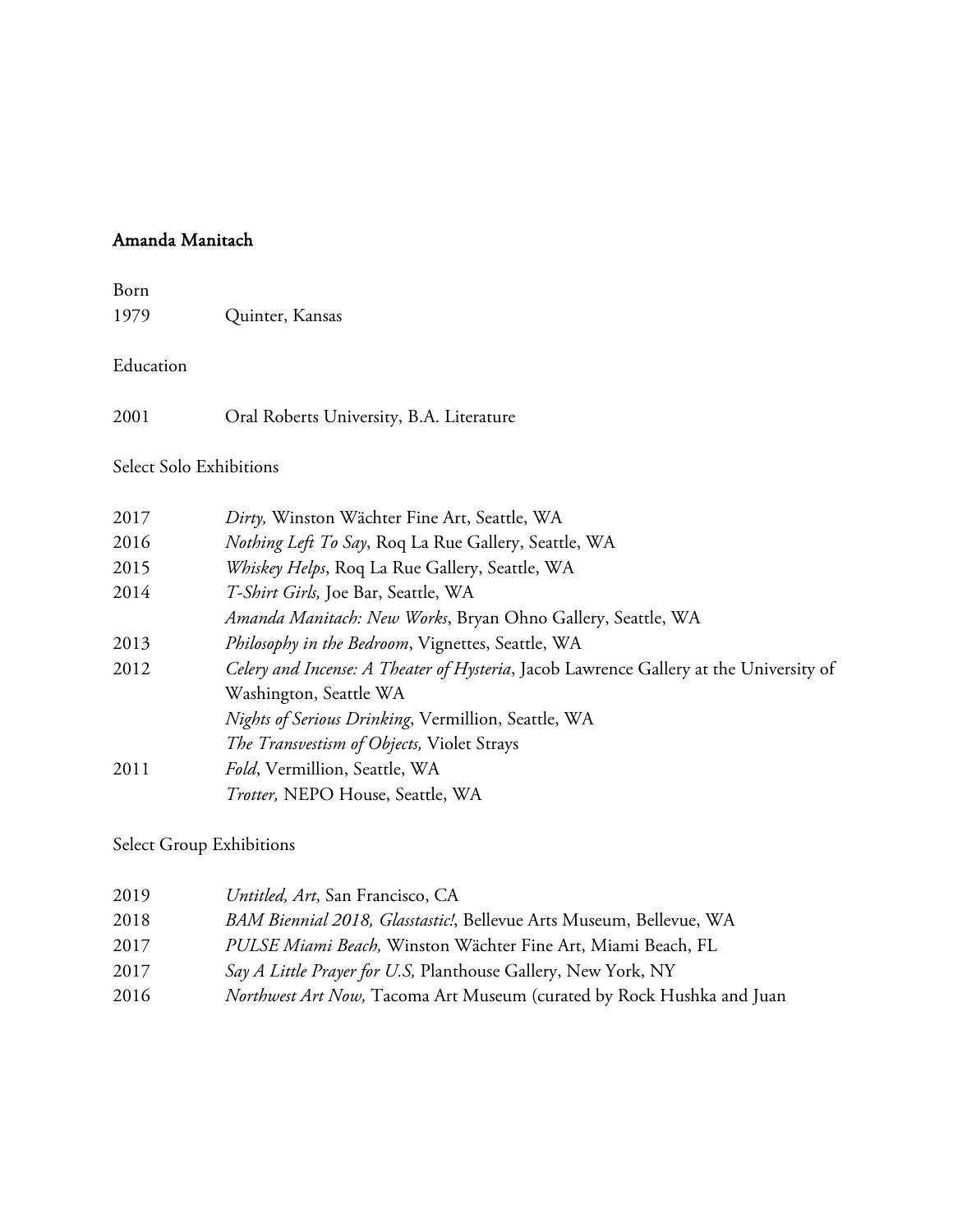|      | Roselione-Valadez), Tacoma, WA                                                                                              |
|------|-----------------------------------------------------------------------------------------------------------------------------|
| 2015 | Lush Life 5: Reverie, Roq La Rue Gallery, Seattle, WA                                                                       |
|      | Out of Sight Expo, Seattle, WA                                                                                              |
|      | Plus One, Roq La Rue Gallery, Seattle, WA                                                                                   |
| 2014 | Art Show Today, Planthouse Gallery (curated by Brad Ewing), New York, NY                                                    |
| 2013 | Get Naked, Bryan Ohno Gallery, Seattle, WA                                                                                  |
|      | Connected, Cuchifritos, New Yorks, NY                                                                                       |
|      | <i>The Trees The Trees</i> , Vignettes (curated by Sierra Stinson), Seattle, WA                                             |
|      | <i>Chamber Music</i> , Frye Art Museum (curated by Scott Lawrimore), Seattle, WA                                            |
| 2012 | Elles: SAM, Seattle Art Museum Gallery (curated by Barbara Shaiman), Seattle, WA                                            |
|      | Each moment we live our lives shine, Cullom Gallery, Seattle, WA                                                            |
|      | BAM Biennial 2012: High Fiber Diet, Bellevue Arts Museum, Bellevue, WA                                                      |
|      | MegaBodega, Family Business Gallery, New York, NY                                                                           |
|      | Can't Get There From Here, Lawrimore Project, Seattle, WA                                                                   |
|      | New Members Show, SOIL Gallery, Seattle, WA                                                                                 |
|      | Seeing is Believing: A Study of Dreams, Ghost Gallery, Seattle, WA                                                          |
|      | Death and the Maiden, Roq La Rue Gallery, Seattle, WA                                                                       |
|      | TEXT EDITOR, SOIL Gallery, Seattle, WA                                                                                      |
|      | <i>Strange Coupling</i> , University of Washington, Seattle, WA                                                             |
|      | Red Current, Roq La Rue Gallery, Seattle, WA                                                                                |
|      | Brick and Mortar, Gage Academy of Art, Seattle, WA                                                                          |
|      | ONN/OF "a light festival", The Sweater Factory, Seattle, WA                                                                 |
| 2011 | Visual Artist Happy Hour, Gage Academy of Art, Seattle, WA                                                                  |
|      | 11 Most Dangerous Toys of 2011, SOIL Gallery, Seattle, WA                                                                   |
|      | Love & Anguish: collected acts of transgression, City Arts Festival, Seattle, WA                                            |
|      | Must Show Here, 'How Hou' formerly Howard House, Seattle, WA                                                                |
|      | Over and Over: A Small Survey of Obsessive Drawing, Vermillion, Seattle, WA                                                 |
|      | NEPO 5K, NEPO House, Seattle, WA                                                                                            |
|      | Show and Tell, pop-up gallery, New York, NY                                                                                 |
|      | Mad Home Away From Home, Jacob Lawrence Gallery at the University of                                                        |
|      | Washington, Seattle, WA                                                                                                     |
|      | Action 2, Ghost Gallery, Seattle WA                                                                                         |
|      | Mad Homes, Mad Art, Site-specific installation curated by Bryan Ohno, Seattle, WA<br>Defornament, SOIL Gallery, Seattle, WA |
|      |                                                                                                                             |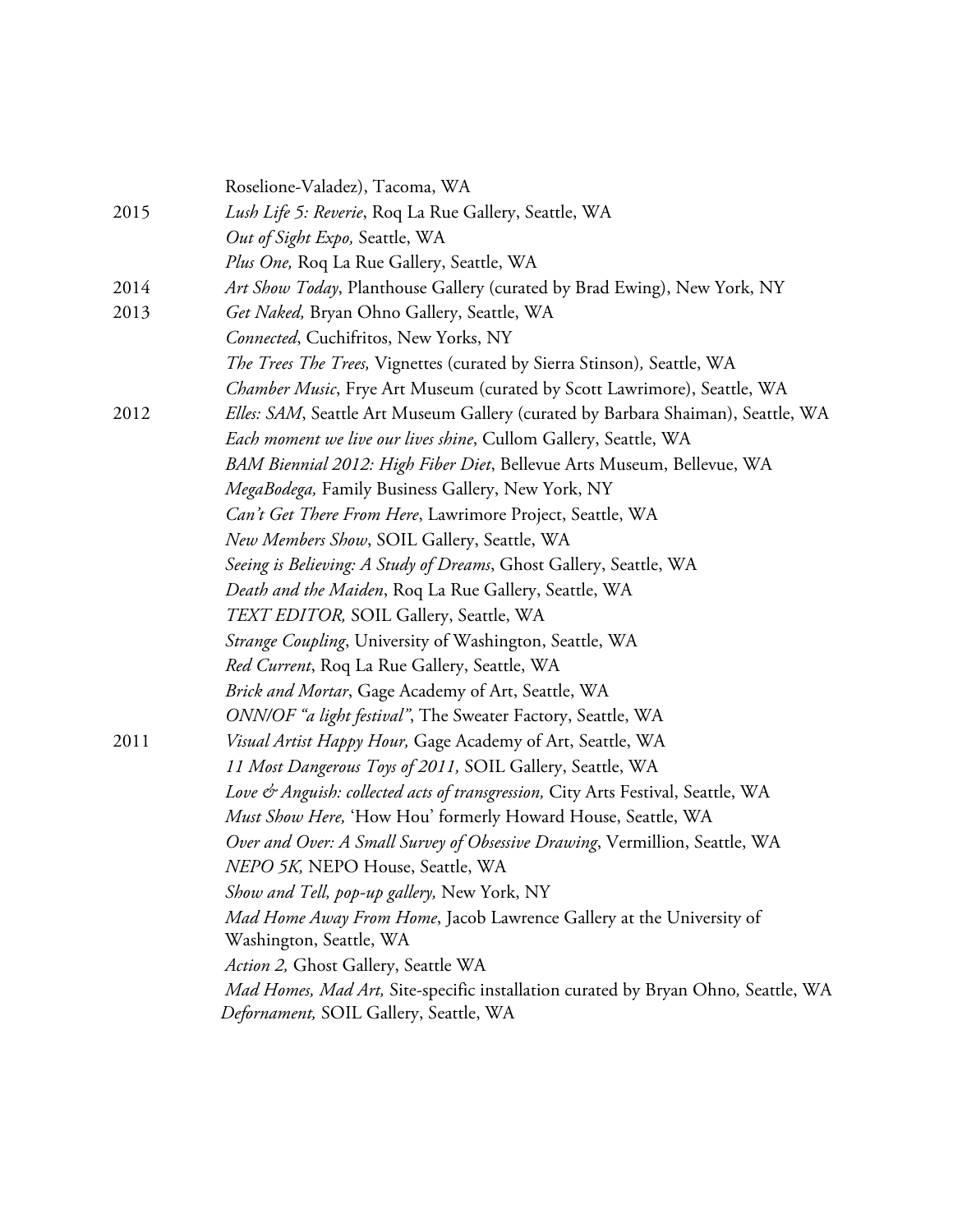|      | A Good Line: Artists on Poems, Hugo House, Seattle, WA               |
|------|----------------------------------------------------------------------|
|      | Bloom & Collapse, SOIL Gallery, Seattle, WA                          |
| 2010 | Air, Water, Fire (We Will Leave the Earth Behind), NEPO, Seattle, WA |
|      | <i>Xanadu</i> , SOIL Gallery, Seattle, WA                            |
|      | Action, Ghost Gallery, Seattle, WA                                   |

## Awards and Recognition

| 2017 | Jentel Art Residency recipient                                                   |
|------|----------------------------------------------------------------------------------|
| 2016 | Shunpike Storefronts commission recipient                                        |
| 2013 | Artist Trust GAP Grant, Seattle WA                                               |
|      | Project: Space Available Residency, Seattle, WA                                  |
| 2012 | Stranger Genius nominee (visual arts category), Seattle, WA                      |
|      | Seattle Office of Arts & Cultural Affairs CityArtist Projects Grant, Seattle, WA |

## Bibliography

Gayle Clemans: "With colored pencils and confessional hrases, Amanda Manitach's art speaks to many", The Seattle Times, December 2017

Isabel Boutiette: "Things to do After Work", Seattle Met, November 2017

Erin Langner: "Considering What Art Can (and Can't) Do in a Survey of Northwest Artists", Hyperallgeric, August 2016

Jen Graves: "The Difference Between Artist Amanda Manitach's Best Work and the Work She's Best Known For", The Stranger, July 2016

Sarah Margolis-Pineo: "NW artists break the rules while courting a spirit of experimenta- tion", July 2016

KUOW: "Take Advantage of First Thursday by seeing Roq La Rue's last exhibition" July 2016 Jen Graves: "Tacoma Art Museum's NW Art Now Reflects the World We Have, Not the World We Want", The Stranger, May 2016

Ma'Chell Duma: "Flawless: Amanda Manitach Explores "#" Feminism in Whiskey Helps", Stackedd Magazine, March 2015

"An Interview With Amanda Manitach: Play Around With Anything", Sportsmax: Way of Women, January 2015